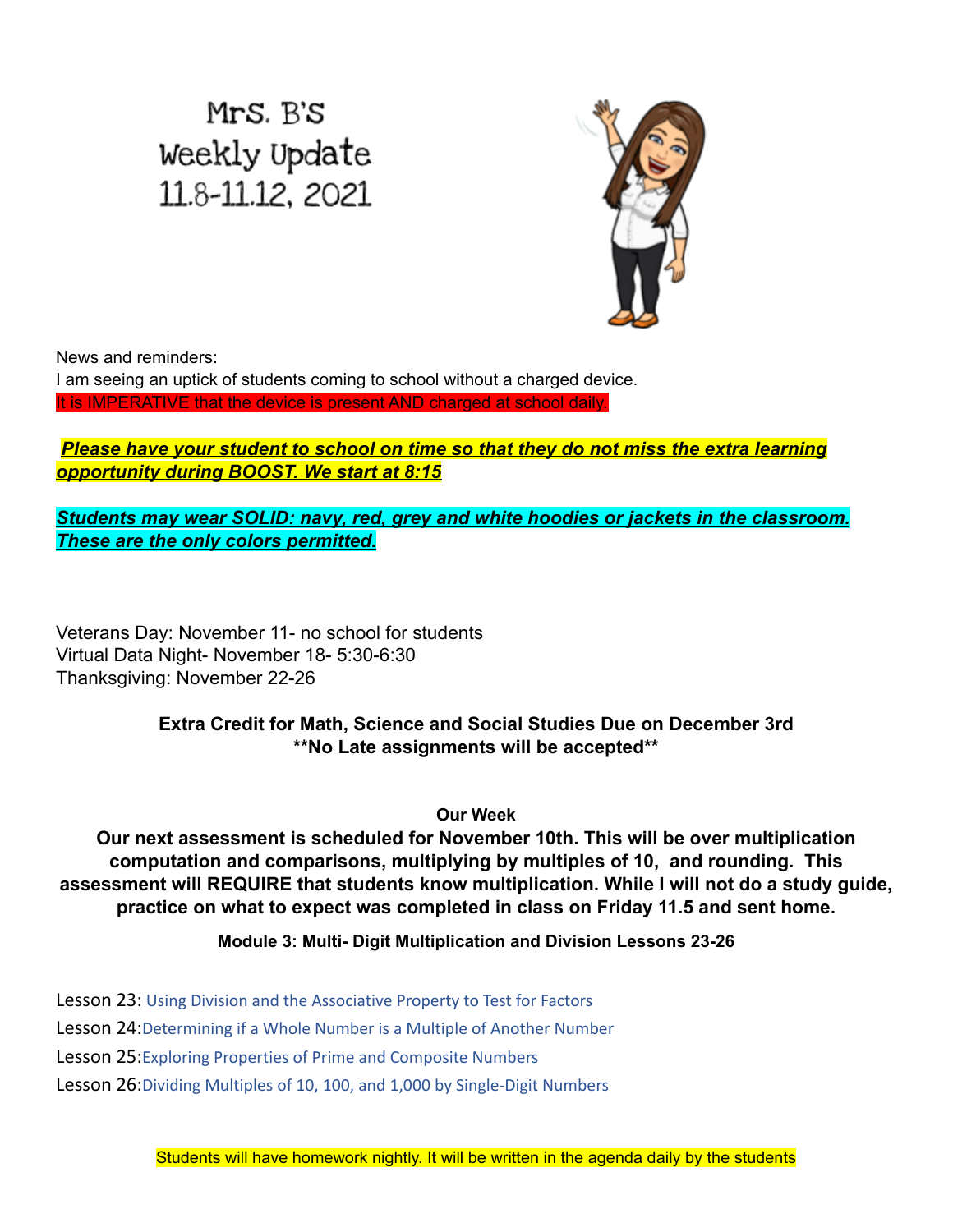**Friday: Math Facts Quiz- Per student basis**

**Please continue to practice math facts on a regular basis. Mixed Facts will begin next week. Please be reminded that once the mixed facts begin, we will not offer a chance to retake the quiz the following week. Please also remember that the quizzes will not comprise more than 5% of the total grade for the quarter.**

**Social Studies: 4-04 (2 weeks) Chapter 6 - The Constitution Assignments are linked on [Assignments](https://schools.scsk12.org/Page/14428) Tab of my page on the Richland Website** Monday: Flashcards Chapter 6 Begin Study Guide Questions Chapter 6

Tuesday: Vocabulary Review Study Guide Questions Chapter 6

Wednesday: Vocabulary Review Finish Chapter 6 Study Guide Kahoot/Checks and Balances Graphic Organizer

Thursday: No School

Friday: Chapter 6 Quiz Checks and Balances Graphic Organizer, Ch. 6 Study Guide and Ch. 6 Flashcards are due

ELA:**Expectations and Procedures:** Composition Book, One Spiral Notebook, Folders are the ESSENTIAL, non- negotiable items for every class, every day.

## **ELA: Wonders: Unit 3 Week 5**

**RI 4.3** - Explain events, procedures, ideas, or concepts in a historical, scientific, or technical text, including what happened and why, based on specific information in the text.

**SWBAT** describe and identify historical events, scientific ideas or concepts, and technical procedures **IOT** explain historical events, scientific ideas or concepts, and technical procedures from a given text.